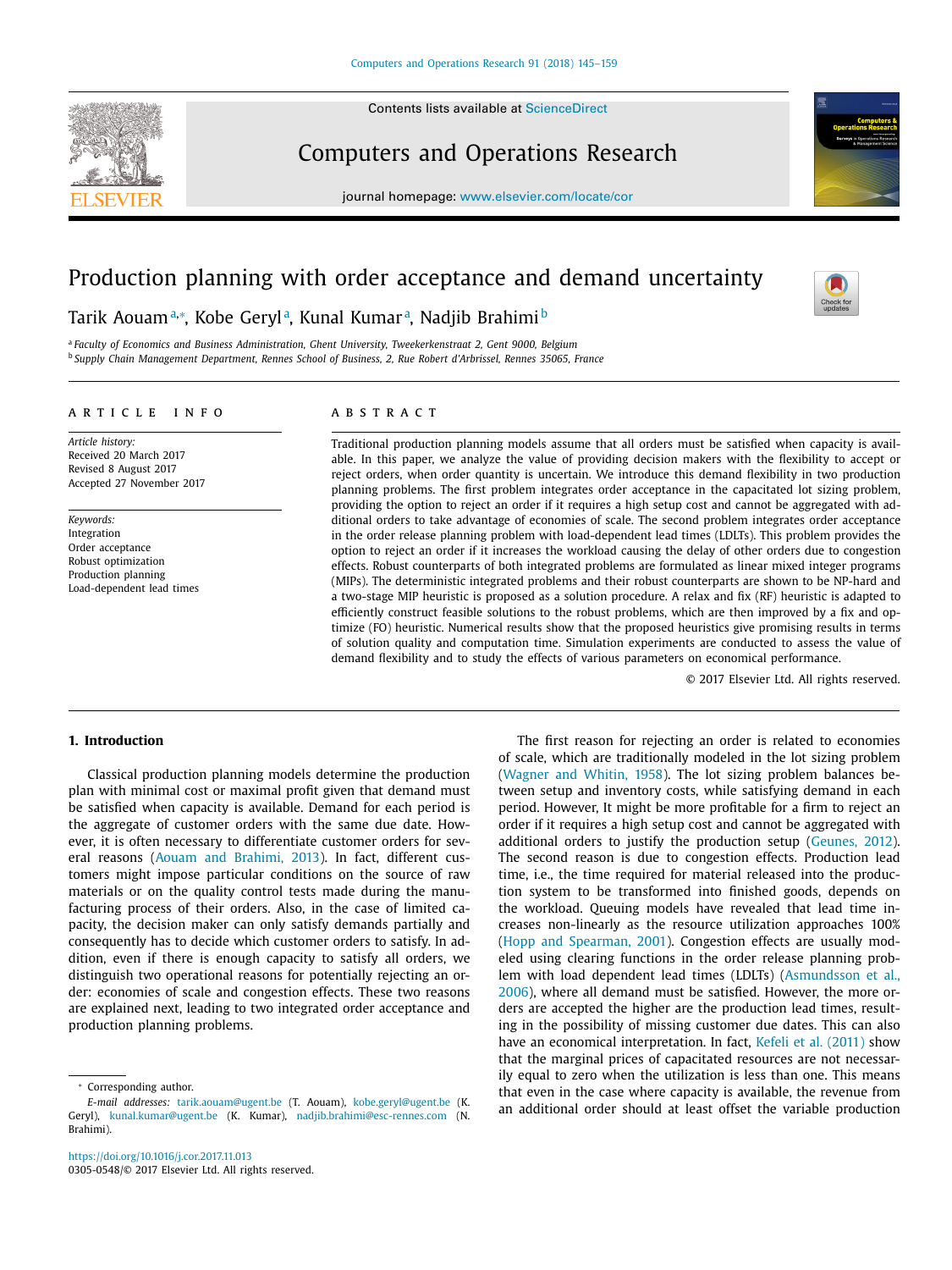cost plus the dual of the capacity constraints that take workload into account.

Demand uncertainty is a critical factor to consider in production planning, especially for manufacturers with long production lead times. Specific customer orders are subject to great uncertainty in terms of order size and due date. In the case of semiconductor manufacturing for example, customers provide a demand signal (an indication of what their orders will ultimately be), well in advance of the due date, and as time evolves they gradually adjust their orders until a firm order is obtained. Despite the magnitude of change between the demand signal and the firm order, customers still require that orders be met within a short period from their eventual due date (Higle and [Kempf,](#page--1-0) 2011). Order quantity uncertainty can also be contracted through quantity flexibility contracts where a manufacturer allows the buyer to modify the order (within limits) after observing demand (Bassok and Anupindi, 1997; Tsay and Lovejoy, 1999). Demand [uncertainty](#page--1-0) affects production planning and order acceptance decisions as both economies of scale and workload are affected by the actual size of accepted orders.

Stochastic optimization methods have been applied to multiperiod production planning problems with demand uncertainty, [\(Aouam](#page--1-0) and Uzsoy, 2012; Mula et al., 2006). The two most popular frameworks are stochastic [programming](#page--1-0) (Birge and Louveaux, 2011) and robust optimization [\(Bertsimas](#page--1-0) and Sim, 2004) since they have undergone significant advances, raising the possibility of their use to efficiently provide high-quality approximate solutions. The robust optimization approach has two main advantages compared to traditional stochastic programming approaches: (i) the robust counterpart preserves the complexity of the nominal problem and remains computationally tractable, independently from the number of uncertainty parameters. On the other hand, the number of scenarios grows exponentially with the number of parameters in stochastic programming, therefore presenting a computational challenge. (ii) The precise knowledge of the probability distributions of uncertain parameters is not required in robust optimization, whereas stochastic programs require the probability distributions of uncertain parameters for generating the scenarios. We deal with uncertainty in order quantities by applying robust optimization to find a trade-off between optimality and robustness of the solution.

Consider a capacitated production stage with a set of orders, placed in advance of the planning horizon, and the planner must determine which orders to accept as well as a production plan for satisfying these orders over a finite horizon. Each order is characterized by a delivery period and an order quantity that is uncertain, i.e. can vary between an upper and lower limit without knowledge of the probability distribution. Revenue is generated from accepted orders and backordering is allowed at a cost. At the beginning of the planning horizon, an order is either accepted in full or rejected, i.e., fractional acceptance is not allowed. The paper formulates integrated models that incorporate order acceptance into traditional production planning problems providing the planner with demand flexibility.

Two types of models are introduced, the first type integrates order acceptance in a capacitated lot sizing problem, providing the option to reject an order if it requires a high setup cost and cannot be aggregated with additional orders to take advantage of economies of scale. In this model, it is assumed that the production quantity in a given period can be as high as the available capacity regardless of the current work-in-process level at the shop floor. In production planning, this is the most commonly used production capacity model, [\(Brahimi](#page--1-0) et al., 2017). The second type integrates order acceptance in an order release planning problem with load-dependent lead times (LDLTs), which can be considered at an aggregate level of production planning. Ignoring the effect of congestion at the higher planning level leads to an overestimation of resource capacity, leading to an infeasible production plan. While this model assumes negligible setup costs, it takes into account congestion effects at the shop floor by relating WIP levels to production quantities, (Graves, 1986; [Karmarkar,](#page--1-0) 1989). This model provides the option to reject an order if it increases the workload causing the delay of other orders.

This paper develops robust optimization formulations for the two integrated production planning and order acceptance problems in order to reflect the effects of demand uncertainty. These models are evaluated by means of a simulation study, based on profits and fill rate. Experiments illustrate that there is value in integrating production planning and order acceptance decisions, as well as considering uncertainty. In addition, we show that the formulated integrated problems and their robust counterparts are NP-Hard and propose an efficient two-stage MIP heuristic (RFFO) to solve these problems. In phase I, a relax and fix (RF) heuristic decomposes integer production and order acceptance variables based on time periods. For the robust models, when the number of periods or the number of orders is large, the solution of the MIP subproblems remain computationally expensive. To tackle this issue, the MIPs in each RF iteration consider part of the problem to be deterministic by truncating uncertainty after a certain number of periods. This adapted RF leads to better and faster solutions when compared to the traditional RF. These feasible solutions are then improved in phase II using a fix and optimize (FO) heuristic. Numerical results show that the proposed solution algorithm provides better quality solutions in reasonable computation times when compared with a state-of-the-art mixed integer programming solver.

The remainder of the paper is organized as follows. Section 2 discusses related work and highlights the contribution of the paper. In [Section](#page--1-0) 3, integrated deterministic models are presented and their robust counterparts are formulated in [Section](#page--1-0) 4. [Section](#page--1-0) 5 establishes the complexity of the problems and discusses a two-stage MIP solution procedure. Economical and computational numerical experiments are conducted in [Section](#page--1-0) 6. [Section](#page--1-0) 7 concludes the paper and provides future research directions.

#### **2. Related work**

Order acceptance decisions are often treated separately from production planning. Typically, the sales department decides on order acceptance while the production department is responsible for production planning. If the goal of the sales department is to maximize turnover, it would simply accept as many orders as possible and neglect capacity constraints [\(Ebben](#page--1-0) et al., 2005). On the other hand, if capacity is taken into account but no planning is performed, the problem can be regarded as a knapsack problem, which describes how to determine the most valuable combination out of a given set of possibilities (Kleywegt and [Papastavrou,](#page--1-0) 2001). With this approach, due dates of certain orders would be missed leading to penalties. ten Kate [\(1994\)](#page--1-0) investigated order acceptance in production planning using two approaches: a hierarchical approach and an integrated approach. The hierarchical approach focuses on finding the best order and subsequently planning this order in an optimal way, given a certain set of already accepted orders. The integrated approach finds simultaneously an optimal production plan for a set of selected orders. This approach was proven to perform better in the case of a high load fraction (resource utilization) and short lead time (time between order and delivery).

Limited work integrates lot-sizing and order acceptance, [\(Geunes,](#page--1-0) 2012; Zhai, 2011). [Geunes](#page--1-0) et al. (2005) and Merzifonluoğlu and Geunes (2006) examine demand selection and setup decisions, where they consider uncapacitated and fractional